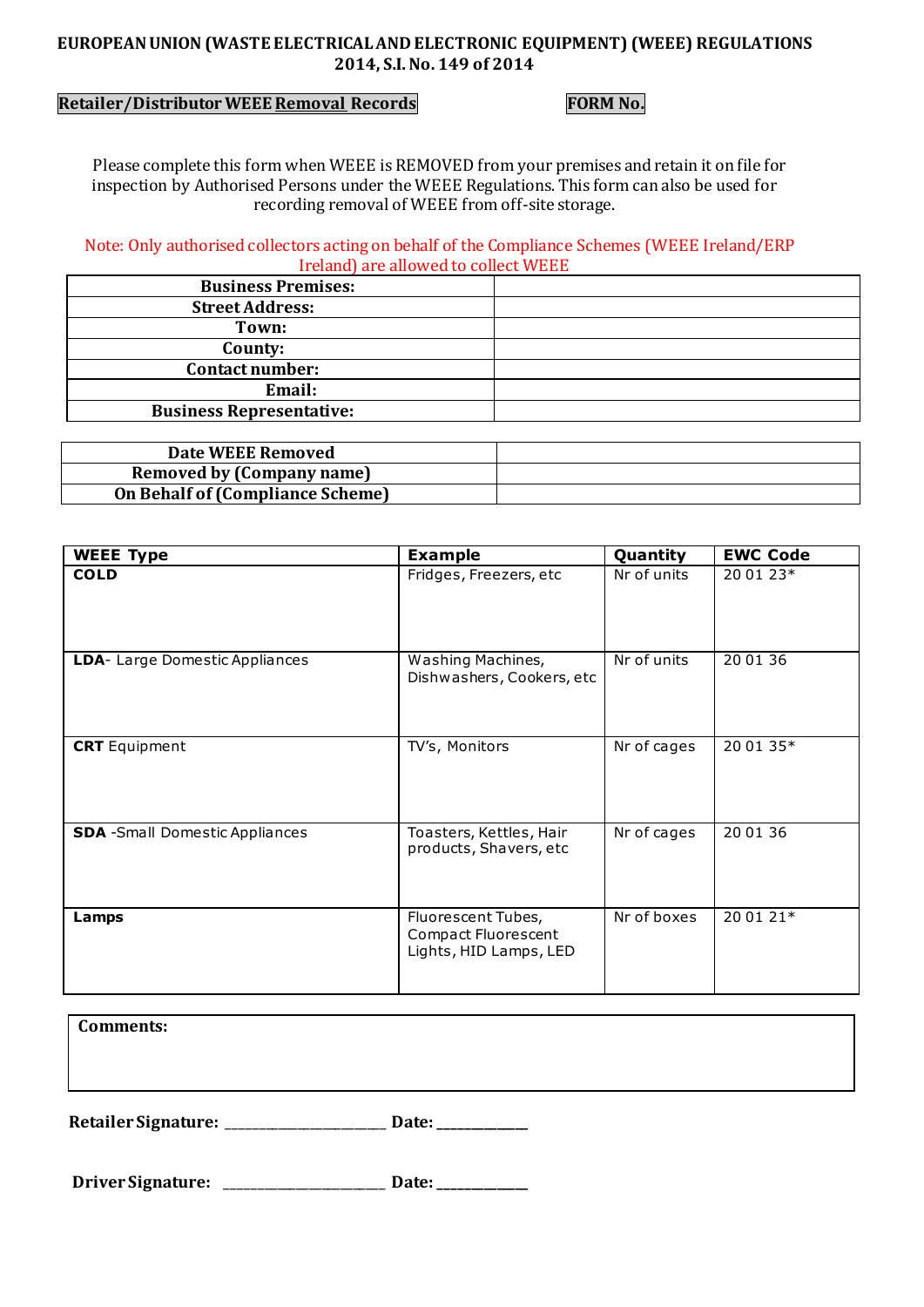#### **SCHEDULE 2**

## **INDICATIVE LIST OF ELECTRICAL AND ELECTRONIC EQUIPMENT WHICH FALLS UNDER THE CATEGORIES SET OUT IN SCHEDULE 1**

**1. Large household appliances** Large cooling appliances, Refrigerators, Freezers, Other large appliances used for refrigeration, conservation and storage of food, Washing machines, Clothes dryers, Dish washing machines, Cooking Equipment, Electric stoves, Electric hot plates, Microwaves, Other large appliances used for cooking and other processing of food, Electric heating appliances, Electric radiators, Other large appliances for heating rooms, beds, seating furniture, Electric fans, Air conditioner appliances, Other fanning, exhaust ventilation and conditioning equipment. **2. Small household appliances** Vacuum cleaners, Carpet sweepers, Other appliances for cleaning, Appliances used for sewing, knitting, weaving and other processing for textiles, Irons and other appliances for ironing, mangling and other care of clothing, Toasters, Fryers, Grinders, coffee machines, other small appliances used for cooking and other processing of food and equipment for opening or sealing containers or packages, Electric knives, Appliances for hair-cutting, hair drying, tooth brushing, shaving, massage and other body care appliances, Clocks, watches and equipment for the purpose of measuring, indicating or registering time, Scales. **3. IT and telecommunications equipment** Centralised data processing: Mainframes, Minicomputers, Printer units, Personal computing: Personal computers (CPU, mouse, screen and keyboard included), Laptop computers (CPU, mouse, screen and keyboard included), Notebook computers, Notepad computers, Printers, Copying equipment, Electrical and electronic typewriters, Pocket and desk calculators and other products and equipment for the collection, storage, processing, presentation or communication of information by electronic means, User terminals and systems, Facsimile machine, Telex, Telephones, Pay telephones,

Cordless telephones, Cellular telephones,

telecommunications.

Answering systems and other products or equipment of transmitting sound, images or other information by

**4. Consumer equipment and Photovoltaic panels** Radio sets, Television sets, Video cameras, Video recorders, Hi-fi recorders, Audio amplifiers, Musical instruments and other products or equipment for the purpose of recording or reproducing sound or images, including signals or other technologies for the distribution of sound and image than by telecommunications, Photovoltaic panels. **5. Lighting equipment** Luminaires for fluorescent lamps with the exception of luminaires in households, Straight fluorescent lamps, Compact fluorescent lamps, High intensity discharge lamps, including pressure sodium lamps and metal halide lamps, Low pressure sodium lamps, Other lighting or equipment for the purpose of spreading or controlling light with the exception of filament bulbs. **6. Electrical and electronic tools (with the exception of large-scale stationary industrial tools)** Drills, Saws, Sewing machines, Equipment for turning, milling, sanding, grinding, sawing, cutting, shearing, drilling, making holes, punching, folding, bending or similar processing of wood, metal and other materials, Tools for riveting, nailing or screwing or removing rivets, nails, screws or similar uses, Tools for welding, soldering or similar uses, Equipment for spraying, spreading, dispersing or other treatment of liquid or gaseous substances by other means, Tools for mowing or other gardening activities. **7. Toys, leisure and sports equipment** Electric trains or car racing sets, Hand-held video game consoles, Video games, Computers for biking, diving, running, rowing, etc., Sports equipment with electric or electronic components, Coin slot machines. **8. Medical devices (with the exception of all implanted and infected products)** Radiotherapy equipment, Cardiology equipment, Dialysis equipment, Pulmonary ventilators, Nuclear medicine equipment, Laboratory equipment for in-vitro diagnosis, Analysers, Freezers, Fertilization tests, Other appliances for detecting, preventing, monitoring, treating, alleviating illness, injury or disability. **9. Monitoring and control instruments** Smoke detector, Heating regulators, Thermostats, Measuring, weighing or adjusting appliances for household or as laboratory equipment, Other monitoring and control instruments used in industrial installations (e.g.in control panels).

### **10. Automatic dispensers**

Automatic dispensers for hot drinks,